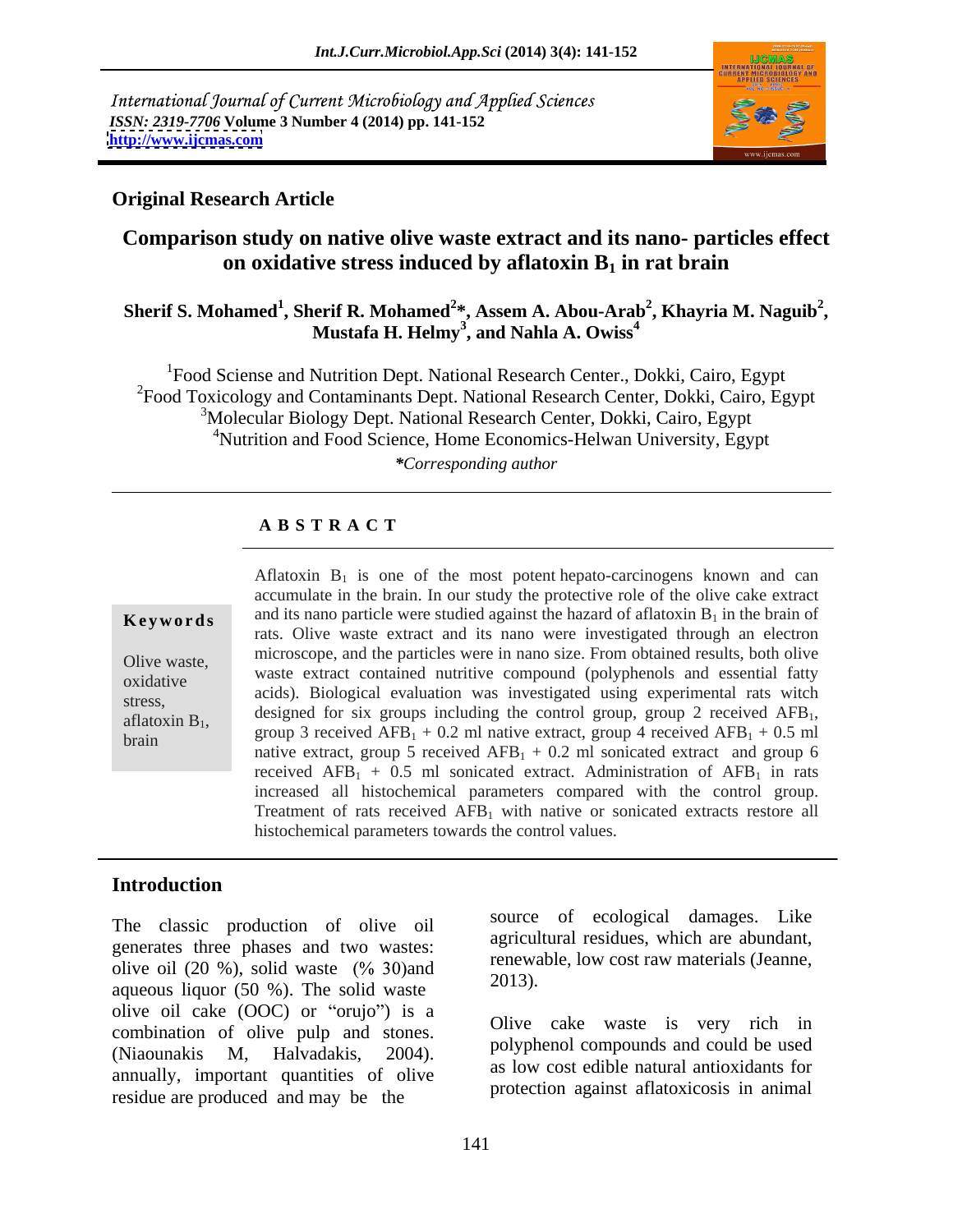antioxidant agents to improve human soluble polyphenolic compounds that turnover and hence cholinergic show remarkable antioxidant properties. It transmission in ratior brain and The oxidative stress defines itself as being adenohypophysis (Egbunike and

play a very important role in diverse 2009; Havlik et al., 2010; Bangou et al., that among the recognized biological potentialities of plants, comes first of all the antioxidizing activity in front of the be a major contributor to aging and to degenerative diseases of aging such as immune system decline, and brain model, which is known as the play an important role in the treatment and

Aflatoxins, mainly  $AFB<sub>1</sub>$  and  $AFB<sub>2</sub>$ , were found in the brain, liver, lungs, kidney and abnormalities and malignant kwashiorkor, Reye syndrome or from as breast cancer (Evnard, 2003), (CNS) diseases (Casteels and Eggermont, 2000), as well as inflammatory and1994; Hendrickse RG, Maxwell, 1989;

and human as well through the production Oyelami et al., 1995; Oyelami et al., 1999; of bio active compounds use as Peraica et al., 1999).Moreover, a study health in Egypt, (Sherif et al., 2012). As intraperitoneal acute and chronic treatment well as (Nicolas et al., 2013) reported that on acetylcholinesterase (AChE) activity olive mill waste water is rich in water- suggests that AFB1 changes acetylcholine a loss of the balance between oxidizing Ikegwuonu, 1984). Hence, the inhibitory and antioxidants within a cell (Cardey ability of a toxic substance therefore 2007). The responsibility of these differs on the G1 and G4 isoforms, oxidative stresses belongs to amputees to causing differential xenobiotic cholinergic the free radicals (Coulidiati, 2010). and non-cholinergic toxicity in particular The latter are a member of reactive species studies show that simple coumarin of the oxygen or of some nitrogen which derivatives with an in tact pyrone moiety, pathologies as the inflammatory acetylcholinesterase (AChE) activity by cryptogenetic diseases of the bowel, binding to the peripheral site of the atherosclerosis , the cancer and the cellular enzyme (Simeon et al., 1999; Peng, 1995). ageing (Wu and Ng, 2008; Gagliardi et al., This peripheral site of the enzyme has 2011). The previous investigations show synaptic functions of AChE (Johnson and investigating the effect of AFB1 turnover and hence cholinergic transmission in rat brain and adenohypophysis (Egbunike and during brain developmental stages. Some such as that in AFB1 inhibit been shown to be significant in the non-Moore, 1999; Johnson and Moore, 2000)

arsenal of the free radicals which are acids (EFAs) play important roles in produced in the body (Bangou, 2012). Cell preventing many diseases and abnormal damage caused by free radicals appears to differentiation problems. The essential cancer, cardiovascular disease, cataracts, from dietary sources. The famous diet dysfunction (Sies H. et al., 1992).The Mediterranean diet, providing oleic acid, compound antioxidants found in plants (LAs), and alpha lenolenic acid (ALAs), the prevention of the oxidative stress amounts of saturated fatty acids, resulted diseases (Bangou, 2012). in a 70 % reduction in coronary events and blood of children who have died from transformations in the human body, such other un identified central nervous system cardiovascular diseases (Kang and Leaf, It is well known that the essential fatty fatty acids cannot be synthesized by human cells and hence have to be obtained model, which is known as the antioxidant nutrition's and reduced 80 % reduction in deaths (Huertas et al., 2003). The lack of EFAs causes several abnormalities and malignant as breast cancer (Eynard, 2003),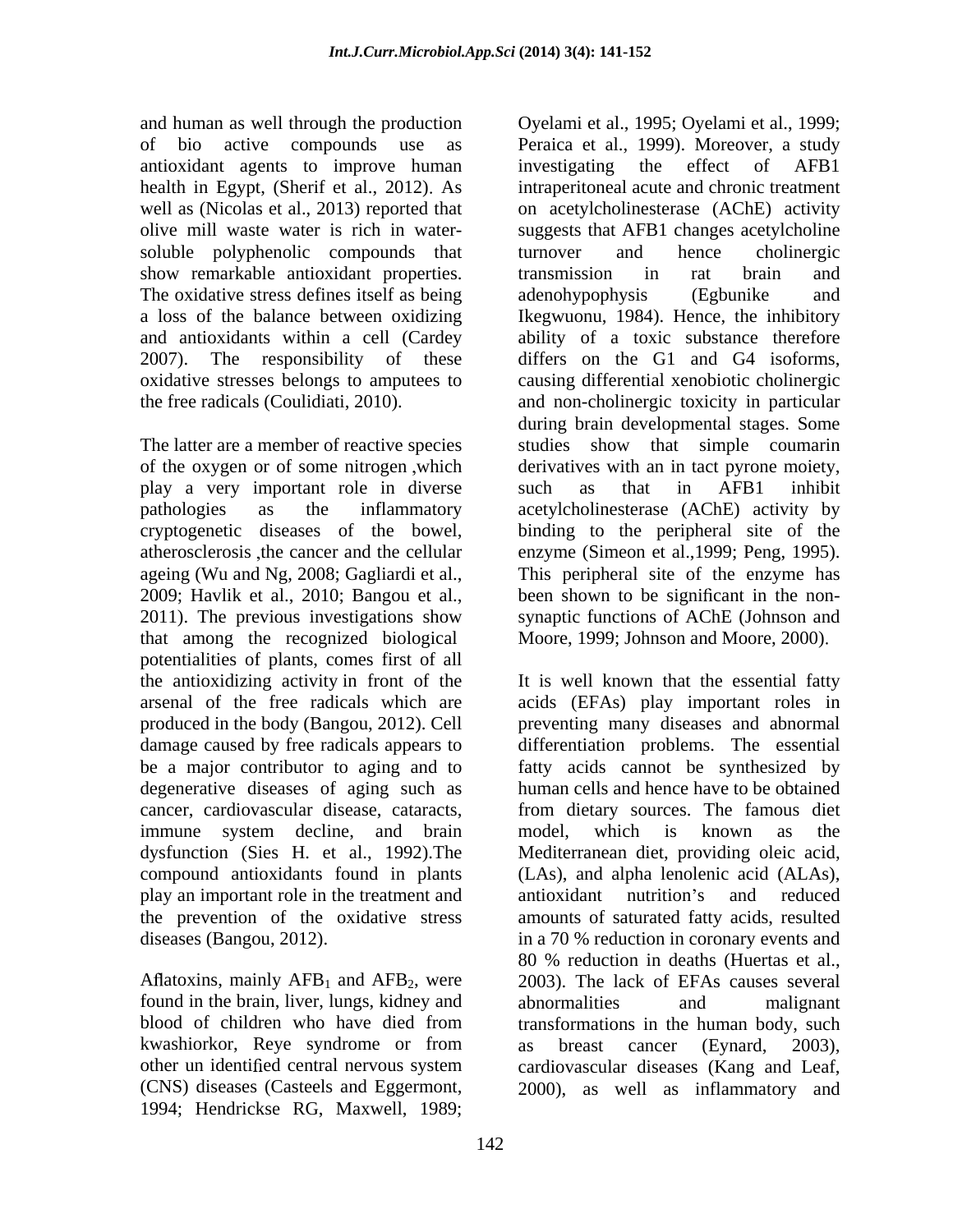immunological responses (Daret and Ching, 1996). According to their results,<br>the main constituents of all hexane the main constituents of all hexane successive extractions, the total ethanol extracts were ALAs and LAs. It is clear extract filtered and dried using freezdrier that there is a significant correlation between the EFAs and antioxidant activity. The main aim of the study was to analysis and administration of rats. use olive waste as natural source of antioxidants for protection against **Electron microscope** oxidative stress caused by AfB1in rat brain. A transmission electron microscope (type

Olive cake residues were purchased from Food Technology Research Institute, Agriculture Research Center, Ministry of **GC/MS analysis** Agriculture, Giza, Egypt.

Aflatoxin B1 was purchased from Sigma fused silica capillary column (50 m x 0.2<br>
Chemical Co (St. Louis Mo U.S.A.) mm x 0.33 um film thickness) and Chemical Co. (St. Louis, Mo. U.S.A.).

peroxidase, Malondialdehyde, adrenaline, noradrenaline kits were purchased from Biomeieux, Laboratory of Reagents and

The polyphenols extracted from the olive waste using a mixture of water- ethanol<br>(1:1,  $v/v$ ) adjusted to pH 9 with NaOH. The part of producing an olive waste (1:1, v/v) adjusted to pH 9 with NaOH.

The ratio of olive cake and extraction mixture was 1:4 (w/v). After two to powder case and then dissolved in 100 ml distilled water to be suitable for analysis and administration of rats.

### **Electron microscope**

**Materials and Methods** to a CCD camera). The sample emulsion **Olive cake** and left to dry in ordinary atmosphere. JEOL-1230 operated at 100 KV attached was dropped on grids coated with carbon After that the grid was put on the holder and in TEM to investigate.

### **GC/MS analysis**

**Aflatoxin B1** injected into a Hewlett Packard 5890 gas **Kits**  mass selective detector. The carrier gas Histochemical analyses: Superoxide 1.0 ml/min. The injection part temperature dismutase, Glutathione, Glutathione was 220  $\mathrm{^{\circ}C}$  with electron energy of 70 EV. Products (France). min. The mass spectrometer is turned by **Experimental animals** butyl-amine (C12F27N) gas as a Two months old, mature male  $-rats$  were  $69, 219$  and  $502$  were observed and tune purchased from the Animal House Colony, results were recorded and the mass are National Research Center, Giza, Egypt. calibrated. The mass spectrums for each of **Extraction of polyphenols from olive** from analyzing samples were observed by **cake** the total ion count (TIC) mode. One micro liter of each sample extract was chromatograph equipped with a HP-5 fused silica capillary column (50 m x 0.2 mm x 0.33 um film thickness) and connected to Hewlett Packard 5970 series was helium, maintained at a flow rate of The quadruple temperature was 208 °C.  $\mathrm{^0C}$ . the oven programmed was as follows: 160  $\rm{^{\circ}C}$  for 5 min., 3  $\rm{^{\circ}C/min}$ , to 220  $\rm{^{\circ}C}$  for 30  $\mathrm{^{\circ}C/min}$ . to 220  $\mathrm{^{\circ}C}$  for 30  $\rm{^{\circ}C}$  for 30 letting in a small amount of perfluoro-tri reference. The fragments of peak for m/z, the peaks from the resulting chromatogram

### **Sonication method**

The part of producing an olive waste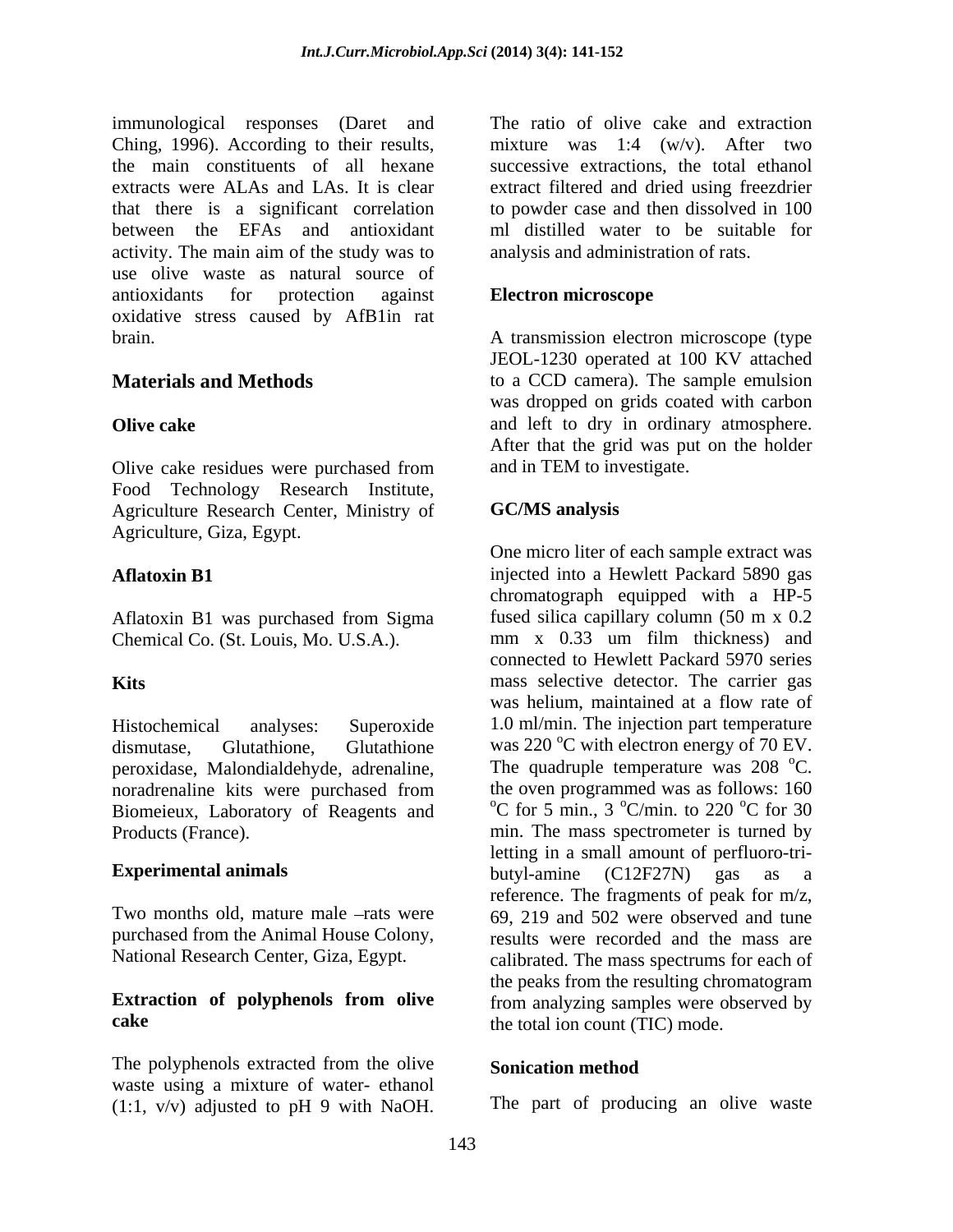extract was subjected to the sonication process using ultrasonic equipment model (SH 80-2L DIGITAL HEATED-MTI

41g/kg), and housed in a room free from any source of chemical contamination,

## **Experimental Design**

Animals were divided into eight groups (6rats/group) and housed in filter-top

fed on basal diet and water without any treatment. Group 2. Fed on basal diet and Group 3. Fed on basal diet  $+$  AFB1 (22 assay, 6 ml of 5% HCl in n-butanol (50 ml  $b.w$ ) + 0.5 ml olive waste extract. Group 5. Fed basal diet + AFB1 (22 ug/kg b.w) + 0.2 ml sonicated olive waste extract. Group 6. Fed basal diet  $+$  AFB1 (22 ug/kg Statistical analysis b.w) + 0.5 ml sonicated olive waste extract. All data were statistically analyzed using

end of experimentation period, the animals were killed and brain samples were histochemical analysis.

# **Histochemical Analysis**

corporation-Eumax) for 15 min. superoxide dismutase (SOD) activities in **Experimental Animals** the methods of (Marklund S, Marklund, Two-month old Sprague-Dawley male rats (malondialdehyde, MDA) was estimated (100-120 g) were maintained on a standard as described by (Meltzer et al., 1997). lab. diet (protein: 160.4; fat: 36.3 and fiber Glutathione (GSH) was estimated as artificially illuminated and thermally adrenaline (NAD) were determined controlled, at the Animal House Lab. according to the methods of (Boomsma et Glutathione peroxidase (GPx) and brain tissues were determined according to 1974). Lipid peroxidation level described by (Baker et al., 1990; Eyer et al., 1986). Adrenaline (ADR) and nor al., 1993; Dealsandro et al., 1990).

## **Total a polyphenols of olive cake extract**

polycarbonate cages and were maintained olive extract and its nano particles on their respective extract for 4 weeks as according to method described by (Price follows: et al., 1978) as follow: sample extract for Group 1. Normal control animals which extract in 10 ml methanol at 5 min AFB1 (22ug/kg b.w) dissolved in corn oil. 1200 g. For the anthocyanidin production ug/kg b.w)  $+$  0.2 ml olive waste extract.  $32\%$  was added to 1 ml of sample extract Group 4. Fed basal diet + AFB1 (22 ug/kg in test tube. The test tube was covered and Total polyphenol was determined in native the assay was obtained by shaking 2 ml intervals for 20 min; the supernatant was obtained by centrifuging for 10 min at assay, 6ml of 5% HCl in n-butanol (50 ml placed in oven at  $100<sup>o</sup>C$  for 50 min. C for 50 min. Absorbance was read at 550 nm.

# **Statistical analysis**

The animals were observed daily for signs the Statistical Analysis System (SAS of toxicity and weighted as well. At the Institute Inc. 1982). The significance of removed and kept from all animals for significance were based on probability of All data were statistically analyzed using the General Linear Models Procedure of the differences among treatment groups was determined and all statements of  $P < 0.05$ .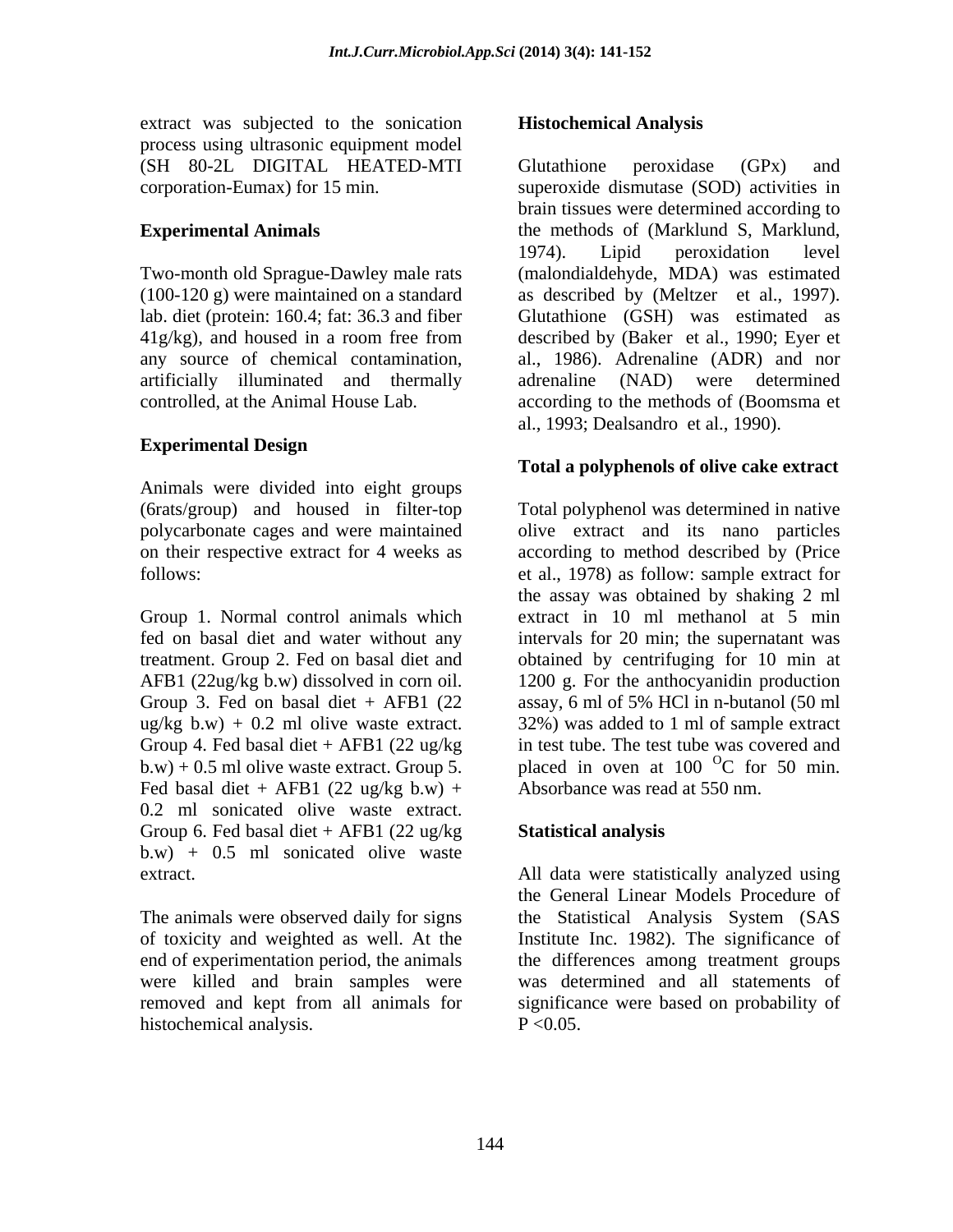Table 1 shows to total polyphenol of native olive waste extract and its nano normal histochemical parameter, while particles and cleared that native olive waste extract had total polyphenol 0.70 mg/ml, while its nano particles decreased to be 0.62 mg/ml. Olive waste can provide a cheap source of phenolic compounds

The olive waste extract (OWE) was subjected to the sonication process using ultrasonic waves to decrease the particle size to be in nano size to possess new properties. Fig. 1 shows the scanning electron microscopy of OWE and its particle size that was in range from 115- 456 nm, when the original OWE exposed to ultrasonic waves, the particle size decreased to be in range of 4.2-9.7 nm. So, reducing the particle size of materials is an efficient and reliable tool for improving

from the obtained data cleared that OWE contains 3beta-hydroxyl-6-aza-beta-homo, Heptadecanoic acid, Tetradecanoic acid, ethyl ester, 2-chloroethyl linoleate, 9-<br>octadecanoic acid. methyl ester. 9- On the other hand the values amounted to octadecanoic acid, methyl ester, 9 hexadecanoic acid, 4,5-nonadiene,2- 319 (Adrenaline) and 551 (noradrenalin) is methyl and Ethyl oleate, whereas NOWE contains Cholestan-3-ol,4-methyl, Tetradecanoic acid, Tetradecanoic acid, In fact, nanotechnology helps in ethyl ester, Linoleic acid ethyl ester, 9 octadecanoic acid methyl ester, 9- change the outlook of the world regarding hexadecanoic acid and Ethyl oleate

Table. 3., Fig. 2, 3. shows to the effect of the olive cake extract and its nano particles on the histochemical parameters in rat brain of the experimental animals, the SOD, GSH, GPx and MDA were determined as an indicator of oxidative

**Results and Discussion** stress and from the results the control, and groups received OWE and its nano particles companied with AfB1 were in normal histochemical parameter, administration of AfB1 alone induced increase histochemical parameters.

with strong antioxidant properties. Well as GSH was in the range from 5.66 to their biocompatibility. and noradrenalin) that acting as a<br>neurotransmitter in central nervous system<br>Table 2. showed the results of GC/MS and and the brain in G4 group, the Adrenaline It is worthy to report that SOD was in the range from 5.06 to 6.93 except AfB1 group (G2) that was increased to 7.26, as 10.16 for control and treated groups, the highest value (10.50) in G2 and the lowest value (9.23) in G6 also observed significant among treated and control groups. In addition, MDA was in the normal range for G1 (control) but in two, groups G3, G4 received native OWE the mean value (1120 and 1090 respectively) is the low value near to control, whereas intake of AfB1 (G2) alone induced increase the same parameters to be 1156. At the same time observed of data that elevation in hormone levels (Adrenaline and noradrenalin) that acting as a neurotransmitter in central nervous system and the brain in G4 group, the Adrenaline value is 344 and noradrenalin value is 568 but in positive control  $(G2)$ , the value is 319 and 561 respectively.

> On the other hand the values amounted to lower than the positive control (G2).

respectively. total polyphenol was measured in both In fact, nanotechnology helps in overcoming the limitations of size and can science (Mirkin and Taton, 2000). The OWE & SOWE, in this respect (Nicolas et al., 2013) reported that olive mill waste water is rich in water-soluble polyphenolic compounds that show remarkable antioxidant properties. The material properties can differ in nano-scale, the physical, chemical, and biological in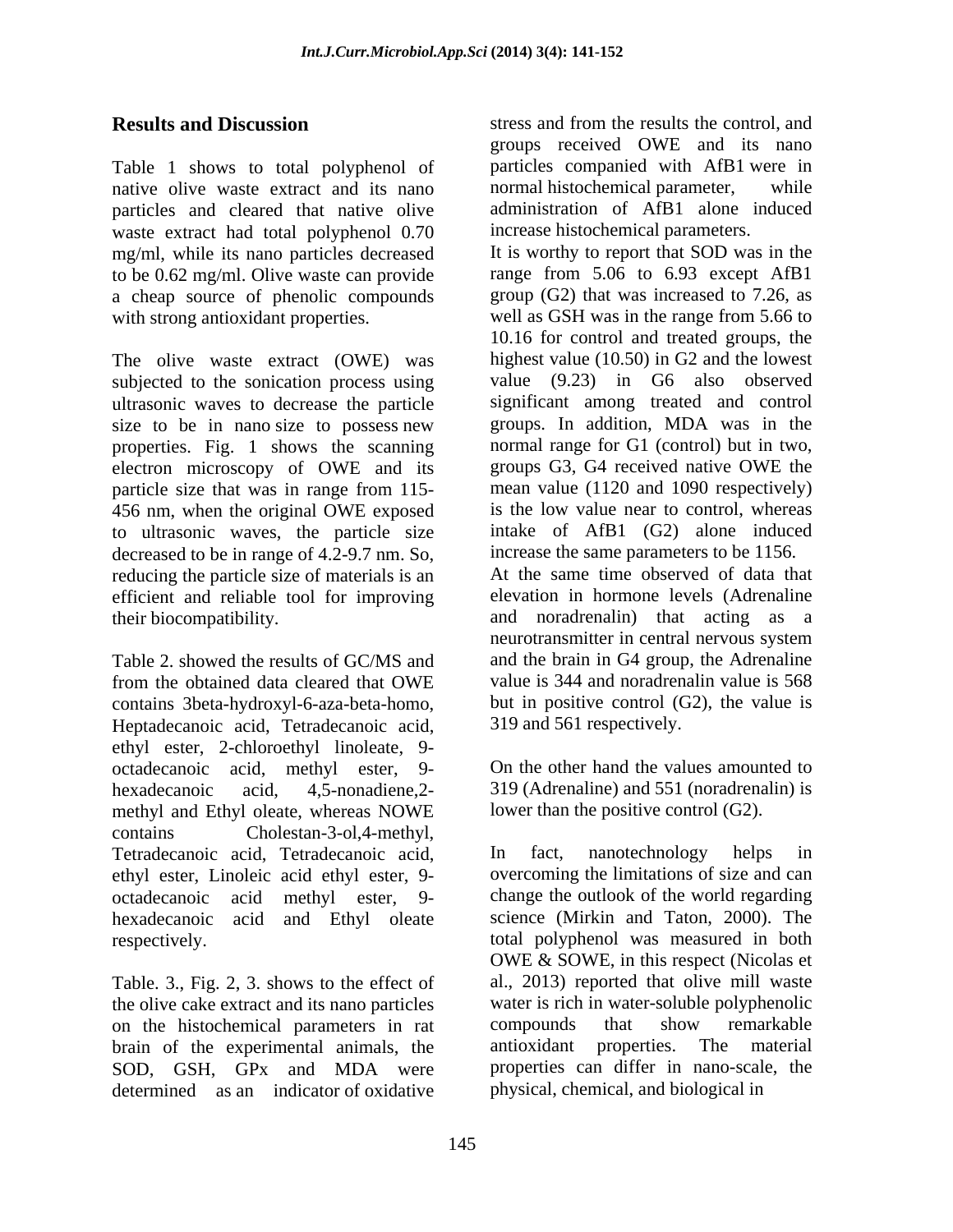**Table.1** The polyphenol content of native and sonicated olive waste extracts

| Native olive            | . .                      |
|-------------------------|--------------------------|
| e waste extract         | Nano olive waste extract |
| $  \sim$                | $0.62 \text{ mg/ml}$     |
| $0.70 \,\mathrm{mg/ml}$ | ັ                        |

The olive waste extract and nano particles were investigated using GC/MS to know Heptadecanoic acid, 2-chloroethyl their fatty acid composition and found that linoleate and 4,5-nonadiene,2-methyl that both olive waste extract and its nano disappeared in the sonicated olive waste particles are similar somewhat in the extract that contained new compounds are presence of the fatty acids and found are Cholestan-3-ol,4-methyl and Linoleic acid both contained Tetradecanoic acid- ethyl ethyl ester. ester, 9-octadecanoic acid- methyl ester, 9 hexadecanoic acid and Ethyl oleate.

The olive waste extract also contains Heptadecanoic acid, 2-chloroethyl ethyl ester.

**Table.2** Fatty acid composition of olive waste extract and its nano particles

| OWE<br>$No$ —                       | <b>NOWE</b>                                 |       |
|-------------------------------------|---------------------------------------------|-------|
| Compound                            | % Compound                                  |       |
| Hetradecanoic acid                  | 14.35 Cholestan-3-ol,4-methyl               | 3.58  |
| Tetradecanoic acid, ethyl ester     | 1.47 Tetradecanoic acid                     | 15.96 |
| 2-chloroethyl linoleate             | 1.38 Tetradecanoic acid, ethyl ester        | 1.76  |
| 4 9-octadecanoic acid, methyl ester | 5.69 Linoleic acid ethyl ester              | 1.38  |
| 9-hexadecanoic acid                 | 29.82 9-octadecanoic acid methyl ester 5.06 |       |
| 6 4,5-nonadiene,2-methyl            | 3.35 9-hexadecanoic acid                    | 37.05 |
| Ethyl oleate                        | 11.36 Ethyl oleate                          | 10.94 |

OWE: olive waste extract, NOWE: nano olive waste extract

The olive waste extract and nano particles of rats with both tow extracts enhanced the extracts have the protective effect against hazard of AfB1 in rat brain and treatment

were used at different concentrations for **SOD, GSH, GPX, MDA, ADR,** and NAD protection of brain rats against hazard of and all these parameters reached the AfB1 and the hisochemical parameters control group value, but the native olive were carried out and found that both waste extract had the protective effect better than sonicated olive waste extract.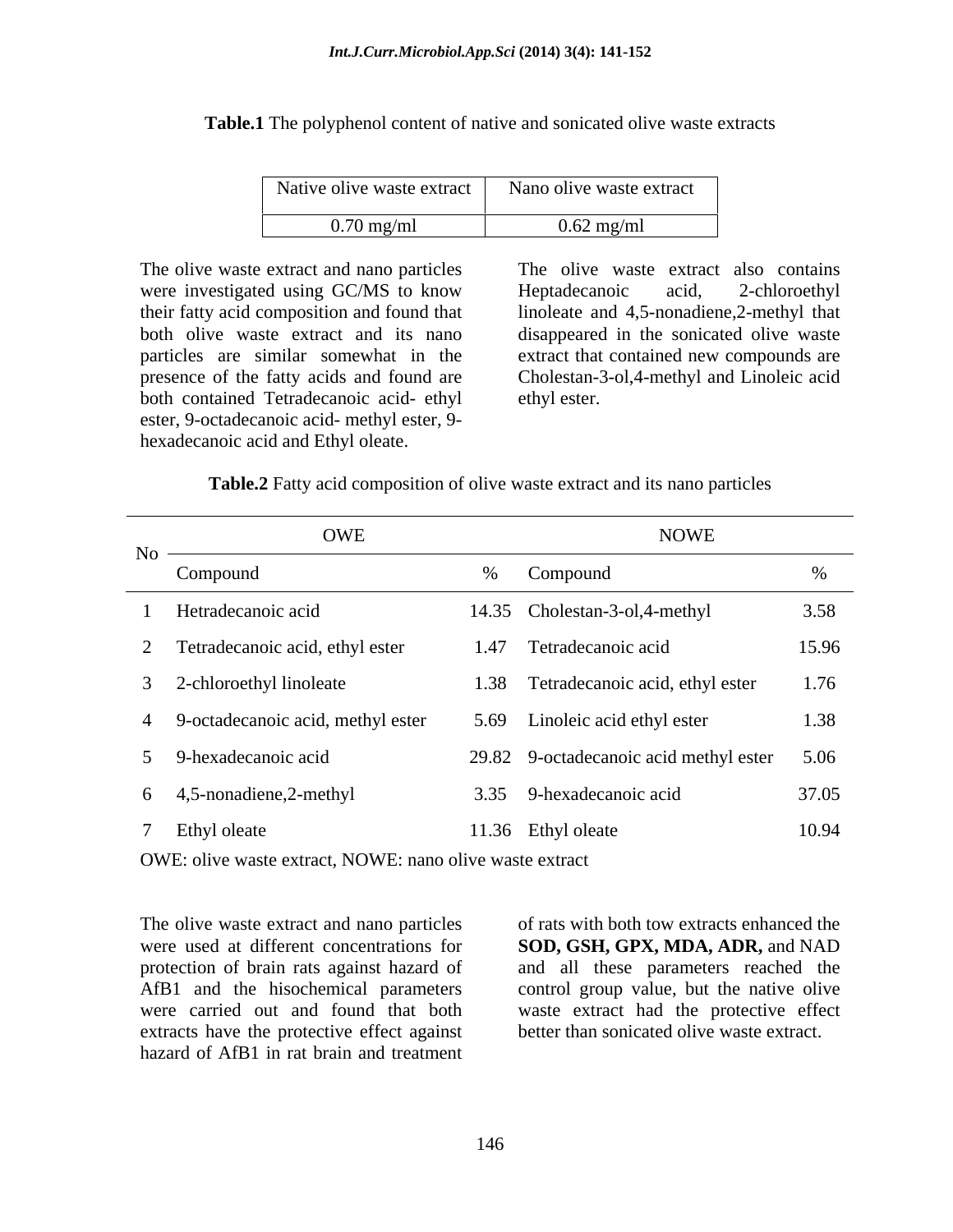| Group          | SOD<br>$(\mu/mg)$                                                                    | <b>GSF</b><br>(u /mg    | $(\mu/mg)$              | <b>MDA</b><br>(mmol/g)   | <b>ADR</b><br>(ng/ml)    | <b>NAD</b><br>(ng/ml)                                                                                                                                                                                                                                                                         |
|----------------|--------------------------------------------------------------------------------------|-------------------------|-------------------------|--------------------------|--------------------------|-----------------------------------------------------------------------------------------------------------------------------------------------------------------------------------------------------------------------------------------------------------------------------------------------|
| G1             | 5.06                                                                                 | 5.66                    | 12.90                   | 852                      | 340                      | 570                                                                                                                                                                                                                                                                                           |
|                | $\pm 0.09^\circ$                                                                     | $\pm 0.23^b$            | $\pm 0.52^{\text{a}}$   | $\pm$ 12.99 <sup>c</sup> | $\pm 3.93^{\text{a}}$    | $\pm 6.66^{\circ}$                                                                                                                                                                                                                                                                            |
| G2             | 7.26                                                                                 | 10.50                   | 16.53                   | 1156                     | 323                      | 561                                                                                                                                                                                                                                                                                           |
|                | $\pm 0.27$ <sup>a</sup>                                                              | $\pm 0.38$ <sup>a</sup> | $\pm 0.80^{\text{a}}$   | $\pm 23.86^{\circ}$      | $\pm 52.67$ <sup>a</sup> | $\pm 12.01^{\circ}$                                                                                                                                                                                                                                                                           |
| G3             | 7.26                                                                                 | 9.50                    | 15.96                   | 1120                     | 333                      | 568                                                                                                                                                                                                                                                                                           |
|                | $\pm 0.22$ <sup>ab</sup>                                                             | $\pm 0.66^{\text{a}}$   | $\pm 0.55^{\text{a}}$   | $\pm 3.60^{\text{ab}}$   | $\pm$ 14.81 <sup>a</sup> | $\pm 1.85^{\text{a}}$                                                                                                                                                                                                                                                                         |
| G4             | 6.00                                                                                 | 9.26                    | 15.23                   | 1090                     | 344                      | 568                                                                                                                                                                                                                                                                                           |
|                | $\pm 0.32^b$                                                                         | $\pm 0.71$ <sup>a</sup> | $\pm 0.28^{\text{a}}$   | $\pm 25.16^b$            | $\pm 15.30^{\mathrm{a}}$ | $\pm 9.87$ <sup>a</sup>                                                                                                                                                                                                                                                                       |
| G <sub>5</sub> | 6.50                                                                                 | 10.16                   | 15.66                   | 1155                     | 338                      | 562                                                                                                                                                                                                                                                                                           |
|                | $\pm 0.31$ <sup>a</sup>                                                              | $\pm 0.67$ <sup>a</sup> | $\pm 0.12^{\text{a}}$   | $\pm 7.33^{\circ}$       | $\pm 7.81^{\circ}$       | $\pm 3.38^{\text{a}}$                                                                                                                                                                                                                                                                         |
| G <sub>6</sub> | 6.93                                                                                 | 9.23                    | 16.23                   | 1144                     | 319                      | 551                                                                                                                                                                                                                                                                                           |
|                | $\pm 0.03^{\text{a}}$                                                                | $\pm 0.27$ <sup>a</sup> | $\pm 5.88$ <sup>a</sup> | $\pm$ 5.78 <sup>a</sup>  | ±14.44 <sup>a</sup>      | $\pm 10.69^{\mathrm{a}}$                                                                                                                                                                                                                                                                      |
|                | SOD=Superoxide-dismutase,<br>MDA=Malondialdehyde, ADR=Adrenaline, NAD= Noradrenaline |                         | GSH=Glutathione,        |                          | GPX=Glutathione          | peroxidase,                                                                                                                                                                                                                                                                                   |
|                | improving their biocompatibility.                                                    |                         |                         |                          |                          | Fig. 1 The native olive waste extract was investigated using scanning electron microscopy to<br>know the particle size and it was in range of 115-456 nm, when the original OWE exposed to<br>ultrasonic waves. Reducing the particle size of materials is an efficient and reliable tool for |

**Table.3** The effect of olive waste extracts and its Nano particles on histochemical parameters in a rat's brain

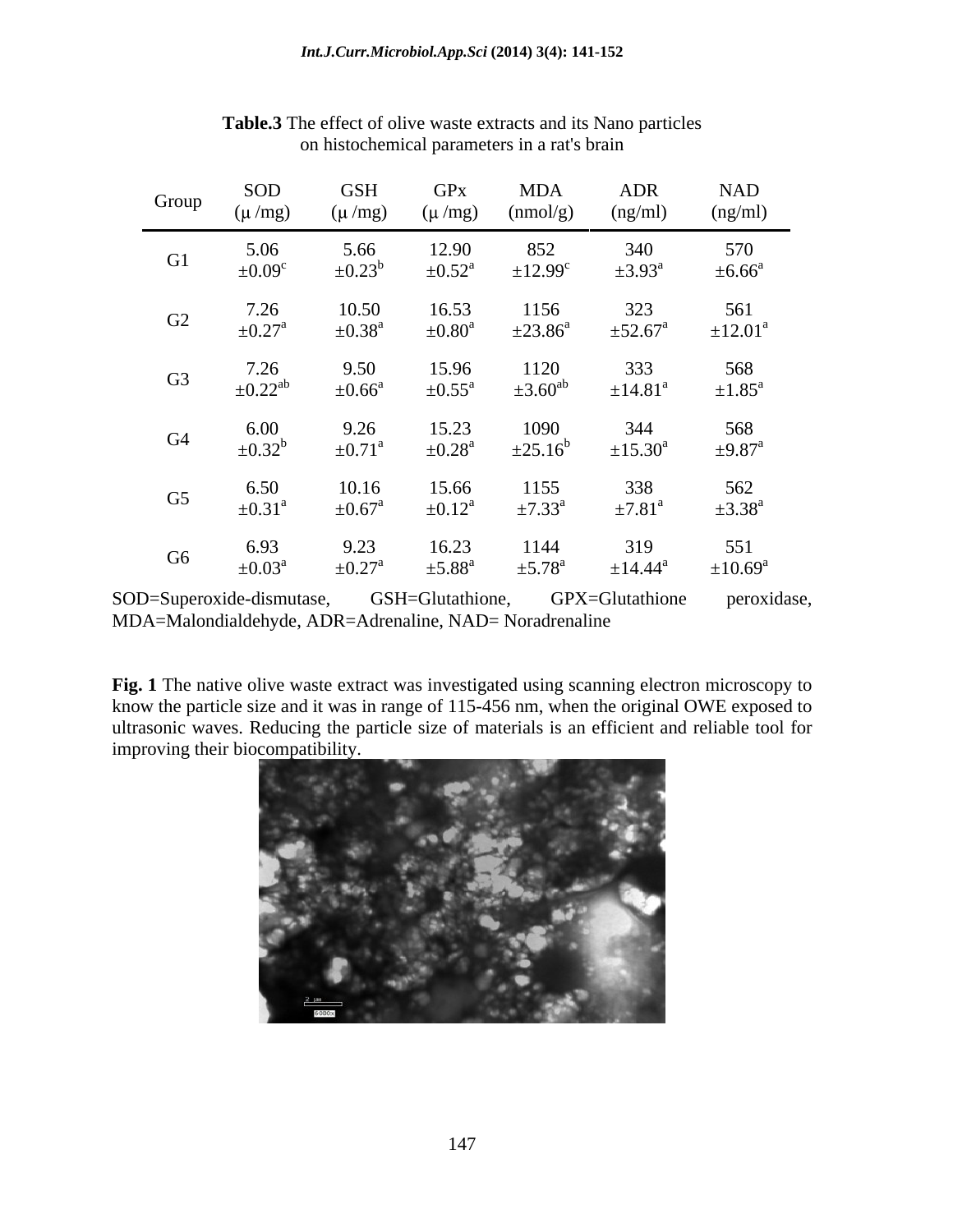**Fig.2** The native olive waste extract was subjected to ultrasonic waves to decrease its particle size to be in nano scale and was studied by using electron microscopy to know the new particle size induced and resulted from sonication process and we found that the particle size decreased to be in range, of 4.2-9.7 nm.



**Fig.3** The olive waste extract and its nano particles were used in the treatment of rats treated with AfB1 to study their protective effect against hazard of AfB1 in rat brain and found that both extracts have the protective effect in the regard of the study and decrease of SOD, GSH, GPx towards the control group but the native extract had protective effect better than sonicated extract..

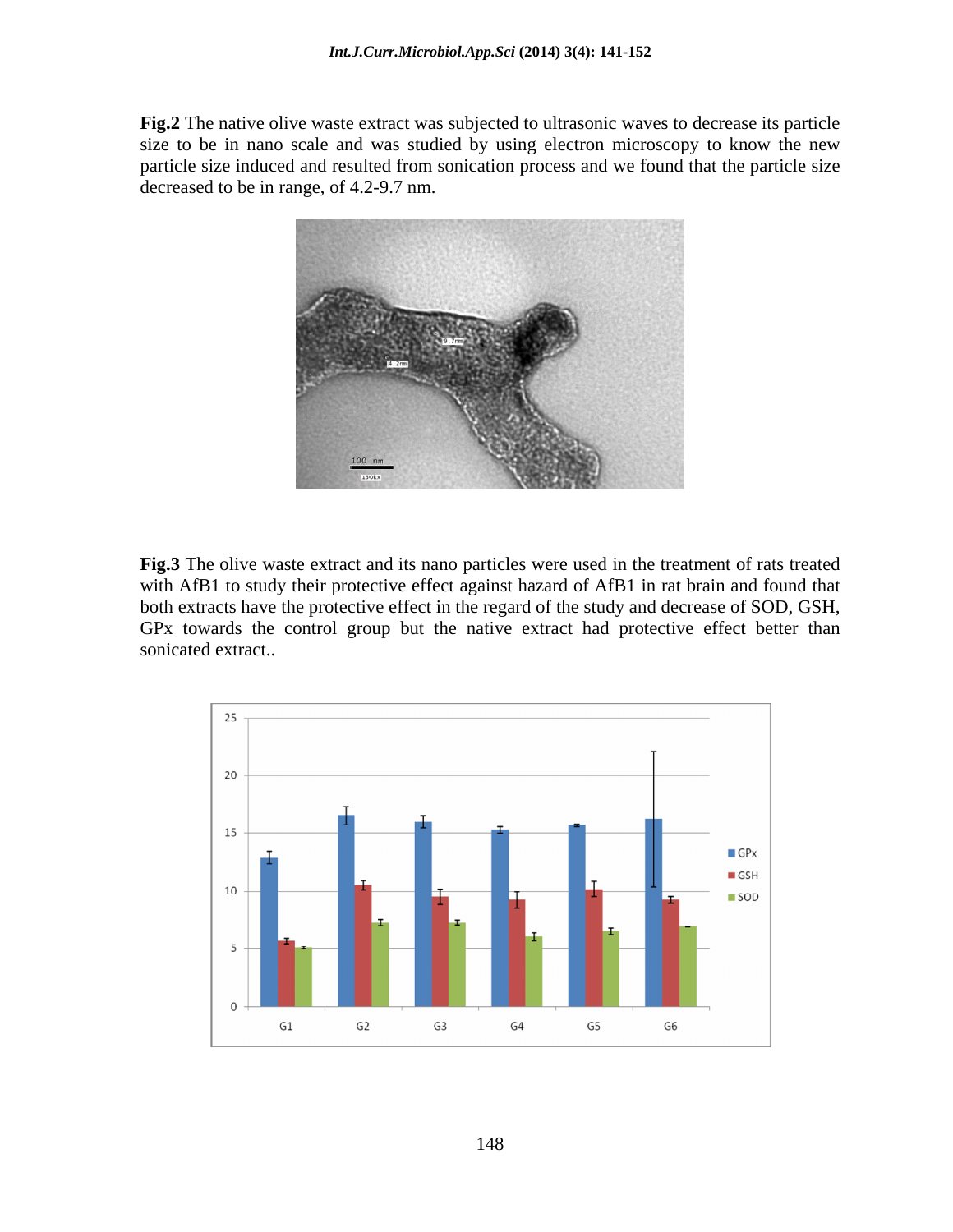**Fig.4** The olive waste extract and its nano particle that obtained by sonication process were used in the treatment of rats to study their effects on NAD, ADR, MDA of rat brain treated with AfB1 and found that the olive waste extract had the protective effect against hazard of AfB1 in brain rats and decrease the mentioned parameters towards the control group



systems that exploit these new properties (NNISP, 2004). In fact, nanotechnology

Polyphenols were found to be protect the decrease in regional brain liver against cellular oxidative damage and acetylcholinesterase enzymes that may maintaenance of interacellular level of affect the cognitive functions as well as antioxidant enzymes (Amat et al., 2010). Neuroprotective properties of while chronic exposure increases polyphenolic antioxidant compound curcumin were reported based on its Mycotoxins especially aflatoxins and its ability to inhibit homocysteine (Hcy) metabolites and other products such as the neurotoxicity and related Hcy-induced reactive oxygen species (ROS) like the lipid peroxidation in animals hippocampi AFB-8,9-epoxides may interfere with the (Ataie et al., 2010). Studies performed in normal functioning of the nerve cells by apolipoprotein E-deficient mice proved

fundamental and useful ways from the that polyphenols from wine and tea can properties of individual atoms and prevent the development and/or reduce molecules or bulk matter. Nanotechnology progression of atherosclerosis, probably is directed toward understanding and due to their potent antioxidative activity creating improved materials, devices, and and ability to protect LDL against oxidation (Miura et al., 2001).

helps in overcoming the limitations of size But, AFB1 alters the levels of various and can change the outlook of the world biogenic amines (neurotransmitters) and regarding science (Mirkin CA, Taton , their precursors in rat and mouse brains 2000). Acute AFB1 treatment in experimental animals has been reported to cause a decrease in regional brain memory and learning of the individual while chronic exposure increases adenohypophyseal acetylcholinesterase. forming DNA adducts, protein adducts,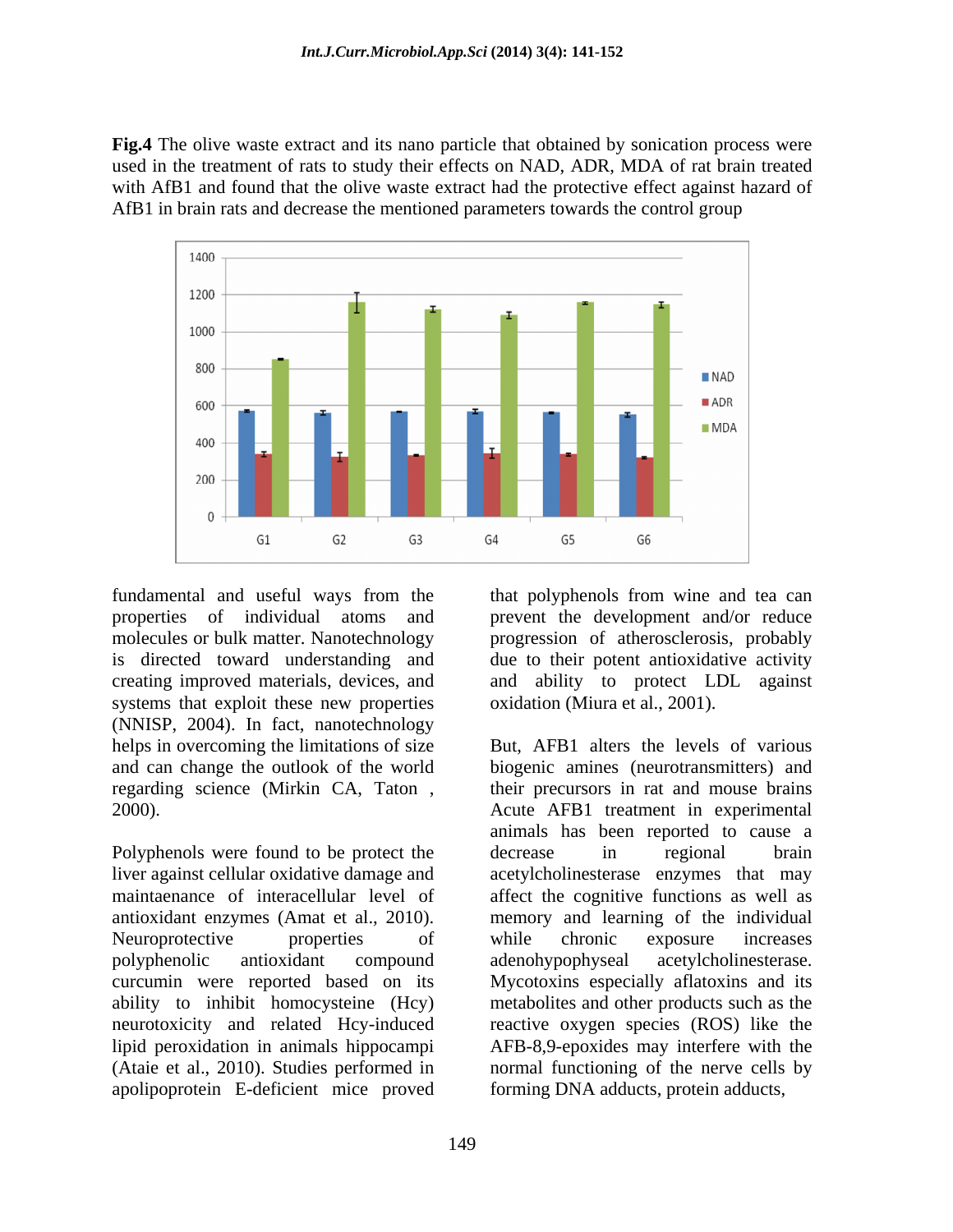oxidative stress factors, mitochondrial acids and polyphenol as OWE in native directed apoptosis of the nerve cells as form is highly beneficial to protect neuron well as inhibiting their synthesis of cells of the central nerves system and brain protein, RNA and DNA (Johnson et al., of injuries and inflammation. NOWE have 1997; Brown et al., 2009; Ezekiel et al., a low effect to protect against aflatoxin as 2011; Halliwell, 2007; Verm, 2005 an antioxidant, but the OWE was better Thrasher JD, Crawley, 2012). Aflatoxins than NOEW as a protective agent from also cause abnormalities in mitochondrial DNA, structure and function, including defective oxidative phosphorylation in the **References** brain cells (Vermeulen et al., 2003; Thrasher JD, Crawley, 2012; Verma,

nor-adrenaline in rats' administration Nano-particals, it may regard to increase of oxidative stress. The oxidative stress may be also influenced oxidative  $\overrightarrow{h}$  Mochedden AH Kezeminaid B metabolism in patients with major<br>Neuroprotective effects of the depression (Salih *et al.,* 2012). The oxidative stress may result in damage to critical cellular macromolecules such as impairment and oxidative stress in the rat. DNA, lipids and proteins. Cellular fatty **Example 2** Pharmacology Biochemistry and acids are readily oxidized by ROS to produce lipid peroxyl radicals, which can subsequently propagate into MDA that may interact with cellular DNA to cause DNA-MDA, adduct that may affect energy production in the brain (Vermeulen et al., 2003; Thrasher JD, Crawley, 2012;

Aflatoxins may also deplete the myelin sheath of the nerves, an important Extracts from Burkina Faso. Journal of substance that covers the nerves and hence become exposed to insults. Mycotoxins especially aflatoxins have been reported to be toxic to various aspects of brain chemistry and their function (INCHEM.

The administration of antioxidant is very critical to those exposures to aflatoxin in food. The non- traditional source of antioxidant and rich in unsaturated fatty

than NOEW as a protective agent from hazard AfB1 in brain rats.

# **References**

- 2005). hepatoprotective activity of the aqueous So, observed that decline of adrenaline and<br>So, observed that decline of adrenaline and<br>chemically and immunologically induced Amat N, Upur H, Blazekovic B. In vivo extract of Artemisia absinthium L. against chemically and immunologically induced liver injuries in mice. Journal of Ethnopharmacology. 2010; 131, No.2, pp. 478-484, ISSN 0378-8741.
	- Ataie A, Sabetkasaei M, Haghparast A, Moghaddam AH, Kazeminejad B. Neuroprotective effects of the polyphenolic antioxidant agent, curcumin, against homocysteine-induced cognitive Pharmacology Biochemistry and Behavior. 2010; 96, No.4, pp. 378-385, ISSN 0091-3057.
	- Baker MA, Cerniglia GJ, Zaman A. Microtiter plate assay for the measurement of glutathione and glutathione disulfide in large numbers of biological samples. Anal Biochem. 1990; 190, 360-365.
- Verma, 2005). Coulibaly AY, Meda NT, Almaraz N, et Bangou MJ, Kiendrebeogo M, Compaore M, al. Enzyme Inhibition Effect and Polyphenolic Content of Medicinal Plant Extracts from Burkina Faso. Journal of Biological Sciences. 2011; 11, 31-38. DOI; 10.3923/jbs, 31.38.
- 1993; Thrasher JD, Crawley, 2012).<br>Faso. PhD. thesis, University of Bangou MJ. Study of the phytochemical parameters and the biological activities of Lantana camara L. and Lippia chevalieri Moldenke: two Verbenaceae of Burkina Faso. PhD. thesis, University of Ouagadougou, 136p 2012.
	- Boomsma F, Alberts G, Van L. Optimal collection and storage conditions for catecholamine measurements in human plasma and urine. Clin Chem. 1993; 39:2503-08.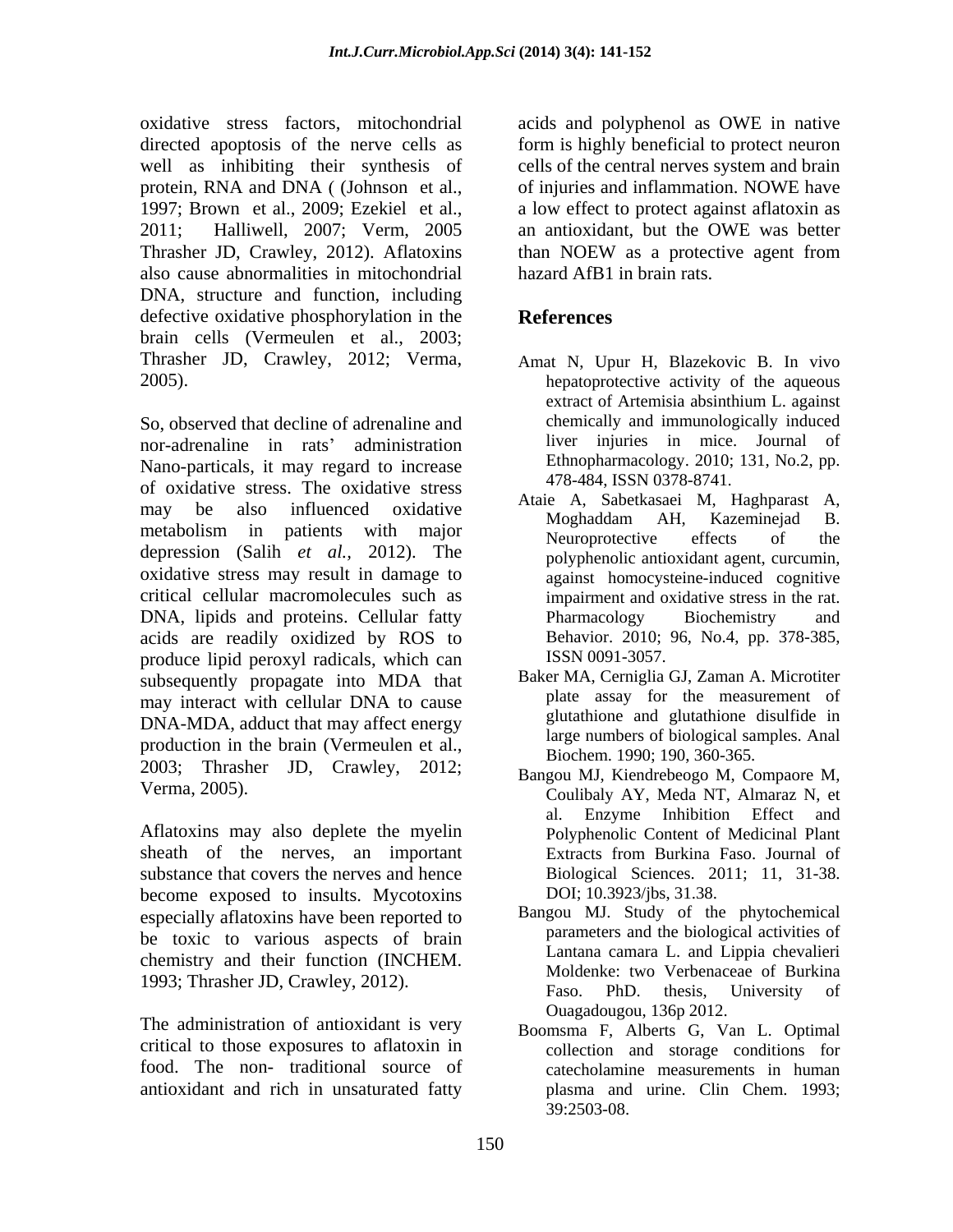- Brown KL, Urban B, Michael P. Stone, Peter
- Cardey B. Etudes théoriques des mécanismes
- Casteels M, Eggermont, E. Reye's syndrome.
- Coulidiati HT. Phytochemistry and biological activities of extracts of three Species of
- Daret KS, Ching KC. Glutathione peroxidase: activity and steady-state level of mRNA. In: Punchard NA, FJ Kelly, eds. Free
- Dealsandro M, Reed H, Robertson R, Lewis S. processing whole blood for quantitation of 1:1.
- Egbunike GN, Ikegwuonu FI. Effect of aflatoxicosis on acetylcholinesterase Dev. Neurosci. 2000; 18, 781–790.
- Eyer P, Podhradsky D. Evaluation of the Biop<br>micromethod for determination of 762. micromethod for determination of 762. glutathione using enzymatic cycling and Ellman's reagent. Anal Biochem. 1986;

- Ezekiel CN, Alabi OA., Anokwuru CP, Oginni O. Studies on Dietary Aflatoxininduced Genotoxicity using two In vivo 36, 3056-60. bioassays. Archives of Applied Science Research. 2011; 3(2), 97-106. 202.
- Gagliardi AC, Miname MH, Santos RD. Uric cardiovascular risk. Atherosclerosis. .
- Halliwell B. Oxidative stress and cancer:

Biochemistry Journal. 2007; 401, 1-11.

- FG. Inherent Stereospecificity in the Havlik J, Huebra RG, Hejtmankova K, Reaction of Aflatoxin B1 8,9-Epoxide Fernandez J, Simonova J, Martin M M, et with Deoxyguanosine and Efficiency of al. Xanthine oxidase inhibitory properties DNA Catalysis. Chemical Research in The Czech medicinal plants. J. Toxicology. 2009; 22, 913-917. Ethnopharmacol. 2010; 132, 461-465. Fernandez J, Simonova J, Martin M M, et of Czech medicinal plants. J. DOI:10.1016/j.jep.2010.08.044.
- d'oxydation de thiols en milieu d'intérêt Hendrickse RG, Maxwell SM. Aflatoxins and biologique. Thèse de Doctorat, Université child health in tropics. J. Toxicol.-Toxin de Franche-Comté (Besançon), France. 134, 2007. [http://nano.gov/sites/default/files/pub\\_reso](http://nano.gov/sites/default/files/pub_reso) Rev. 1989; 8, 31–41. [urce/research\\_directionsii.pdf](urce/research_directionsii.pdf).
- BrMed. J. 1994; 32, 919 920. Huertas EL, Baro JJ, Carrero J, Fonolla J, Jimenez JJ, Boza. AGRO Food Industry Hitech. 2003; 18.
- Combretaceae of Burkina Faso: INCHEM. Principles of evaluating chemical Combretum acutum Laws; Combretum nioroens Aubrex.Ex Keay and Combretum International Programme on chemical sericeum G. Don. Ph.D. Thesis, University Safety- Environmental Health Criteria of Ouagadougou, 2010. World Health Orgnization. 1993; Geneva. effects on the aged population: <http://www.inchem.org/documents/ehc/eh>  $c/$  ehc  $144.$ htm.
- Fadicals, A Practical Approach. Oxford, Marc B, Douglas N, et al. Phenolic New York; pp: 1996; 227-231. Compounds from Diluted Acid Simplified methods of collecting and Overliming. Adv Crop Sci Tech. 2013; Jeanne A., Jaqueline M, Rosette O, Hanna C, Compounds from Diluted Acid Hydrolysates of Olive Stones: Effect of 1:1.
- plasma catecholamines. Lab Med. 1990; 21: 26-9. Cholinesterasesmodulate cell adhesion in Johnson G, Moore SW. human neuroblastoma cells in vitro. Int. J.
- activity in the brain and adenohypophysis Johnson G, Moore, SW. The adhesion of the male rat. Neurosci. Lett. 1984; 52, function on acetylcholinesterase is located 171 174 at the peripheral anionic site. Biochem. Biophys. Res. Commun. 1999; 258, 758 762.
- 153, 57-66. Conjugation of highly reactive aflatoxin Eynard R. Nutrition 2003; 19, 386. B1 exo-8, 9-epoxide catalyzed by rat and Johnson WW, Ueng YF, Widereten M, Mannervik B, Hayes JD, Sherratte PJ et al. human glutathione transferases: estimation of kinetic parameters. Biochemistry. 1997; 36, 3056-60.
	- Kang JX, Leaf A, Am J. Clin. Nutr. 2000; 71, 202.
	- acid: A marker of increased superoxide anion radical in the auto-2009; 202, 11-17. assay for superoxide dismutase. Eur. J. Marklund S, Marklund C. Involvement of the superoxide anion radical in the auto oxidation of pyrogallol and a convenient Biochem. 1974; 47: 469-474.